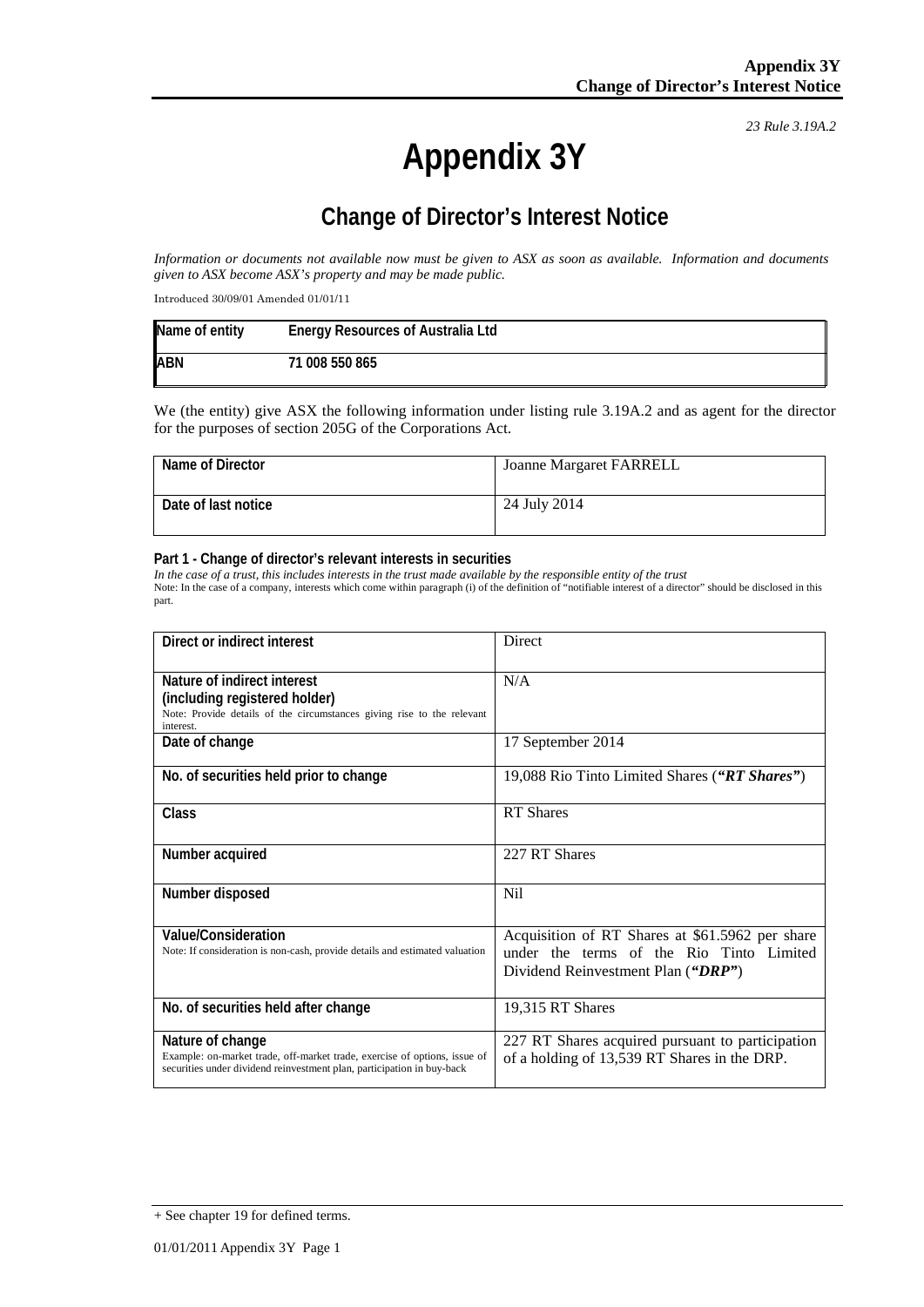| Direct or indirect interest                                                                                                                                             | Indirect                                                                                                                                                                                                                                                                                                        |
|-------------------------------------------------------------------------------------------------------------------------------------------------------------------------|-----------------------------------------------------------------------------------------------------------------------------------------------------------------------------------------------------------------------------------------------------------------------------------------------------------------|
| Nature of indirect interest<br>(including registered holder)<br>Note: Provide details of the circumstances giving rise to the relevant<br>interest.                     | Indirect interest in RT Shares acquired under<br>myShare, the Rio Tinto Limited Global<br>Employee Share Plan (" <i>myShare"</i> ), held by<br>Computershare Trustees (Jersey) Limited on<br>behalf of Ms Farrell, and a conditional right to<br>additional matching RT Shares ("Matching RT<br>Share Rights"). |
| Date of change                                                                                                                                                          | 17 September 2014                                                                                                                                                                                                                                                                                               |
| No. of securities held prior to change                                                                                                                                  | 64 RT Shares                                                                                                                                                                                                                                                                                                    |
|                                                                                                                                                                         | 64 Matching RT Share Rights*                                                                                                                                                                                                                                                                                    |
| Class                                                                                                                                                                   | RT Shares and Matching RT Share Rights                                                                                                                                                                                                                                                                          |
| Number acquired                                                                                                                                                         | 1 RT Shares                                                                                                                                                                                                                                                                                                     |
|                                                                                                                                                                         | Nil Matching RT Share Rights.                                                                                                                                                                                                                                                                                   |
| Number disposed                                                                                                                                                         | N <sub>i</sub>                                                                                                                                                                                                                                                                                                  |
| <b>Value/Consideration</b>                                                                                                                                              | Acquisition of 1 RT Share at \$61.86 per share                                                                                                                                                                                                                                                                  |
| Note: If consideration is non-cash, provide details and estimated valuation                                                                                             | pursuant to the dividend reinvestment provisions<br>under the terms of myShare.                                                                                                                                                                                                                                 |
| No. of securities held after change                                                                                                                                     | 65 RT Shares                                                                                                                                                                                                                                                                                                    |
|                                                                                                                                                                         | 64 Matching RT Share Rights                                                                                                                                                                                                                                                                                     |
| Nature of change<br>Example: on-market trade, off-market trade, exercise of options, issue of<br>securities under dividend reinvestment plan, participation in buy-back | 1 RT Share acquired pursuant to the dividend<br>reinvestment provisions under the terms of<br>myShare.                                                                                                                                                                                                          |

\* In accordance with the rules of myShare, upon vesting of the Matching Share Rights, Ms Farrell may receive additional Shares in lieu of dividends that would have been paid to her in the period from grant on the base number of shares being the subject of the Matching Share Rights that vest.

| Direct or indirect interest                                                                                                                         | Direct                                                                                                                             |
|-----------------------------------------------------------------------------------------------------------------------------------------------------|------------------------------------------------------------------------------------------------------------------------------------|
| Nature of indirect interest<br>(including registered holder)<br>Note: Provide details of the circumstances giving rise to the relevant<br>interest. | N/A                                                                                                                                |
| Date of change                                                                                                                                      | No change                                                                                                                          |
| No. of securities held prior to change                                                                                                              | 32,331 rights ("Rights") to be granted ordinary<br>shares in Rio Tinto Limited ("RT Shares"),<br>being:                            |
|                                                                                                                                                     | 6,118 Rights under the Rio Tinto Limited<br>٠<br>Bonus Deferral Plan as amended from time<br>to time (" $BDP$ ")*;                 |
|                                                                                                                                                     | 18,271 Rights under the Rio Tinto Limited<br>$\bullet$<br>Performance Share Plan as amended from<br>time to time (" $PSP$ ")*; and |
|                                                                                                                                                     | 7,942 Rights under the Rio Tinto Limited<br>$\bullet$<br>Management Share Plan as amended from<br>time to time $("MSP")^*$ .       |
| Class                                                                                                                                               | Rights under the terms of the BDP, the PSP and<br>the MSP.                                                                         |
| Number acquired                                                                                                                                     | N/A                                                                                                                                |

<sup>+</sup> See chapter 19 for defined terms.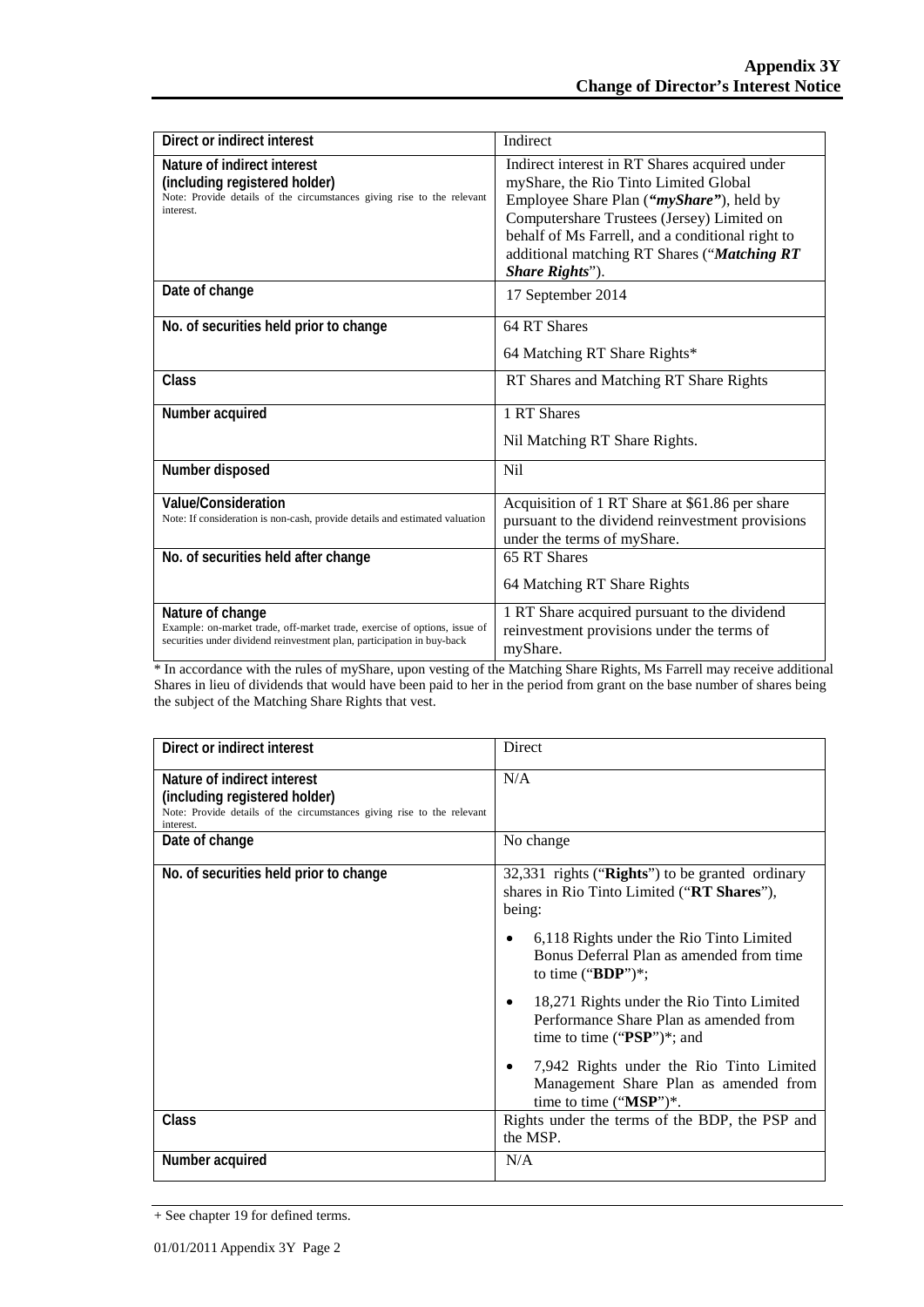| Number disposed                                                                                                                                                         | N/A                                   |
|-------------------------------------------------------------------------------------------------------------------------------------------------------------------------|---------------------------------------|
|                                                                                                                                                                         |                                       |
| Value/Consideration                                                                                                                                                     | N/A                                   |
| Note: If consideration is non-cash, provide details and estimated valuation                                                                                             |                                       |
| No. of securities held after change                                                                                                                                     | 32,331 Rights, being:                 |
|                                                                                                                                                                         | 6,118 Rights under the BDP;<br>٠      |
|                                                                                                                                                                         | 18,271 Rights under the PSP; and<br>٠ |
|                                                                                                                                                                         | 7,942 Rights under the MSP.           |
| Nature of change<br>Example: on-market trade, off-market trade, exercise of options, issue of<br>securities under dividend reinvestment plan, participation in buy-back | N/A                                   |

\* In accordance with the rules of the BDP, the PSP and the MSP, upon vesting Ms Farrell may receive Rights to additional RT Shares equal to the value of dividends that would have been paid to her since the date of award, on the number of RT Shares allocated following the vesting of those Rights.

| Direct or indirect interest                                                                                                                                             | <b>Direct</b>                                                                                                                                          |
|-------------------------------------------------------------------------------------------------------------------------------------------------------------------------|--------------------------------------------------------------------------------------------------------------------------------------------------------|
| Nature of indirect interest<br>(including registered holder)<br>Note: Provide details of the circumstances giving rise to the relevant<br>interest.                     | N/A                                                                                                                                                    |
| Date of change                                                                                                                                                          | No change                                                                                                                                              |
| No. of securities held prior to change                                                                                                                                  | Options to be granted RT Shares<br>8,090<br>("Options") under the Rio Tinto Limited Share<br>Option Plan 2004 as amended from time to time<br>(``SOP") |
| Class                                                                                                                                                                   | Options granted under the SOP.                                                                                                                         |
| Number acquired                                                                                                                                                         | N/A                                                                                                                                                    |
| Number disposed                                                                                                                                                         | N/A                                                                                                                                                    |
| <b>Value/Consideration</b><br>Note: If consideration is non-cash, provide details and estimated valuation                                                               | N/A                                                                                                                                                    |
| No. of securities held after change                                                                                                                                     | 8,090 Options                                                                                                                                          |
| Nature of change<br>Example: on-market trade, off-market trade, exercise of options, issue of<br>securities under dividend reinvestment plan, participation in buy-back | N/A                                                                                                                                                    |

### **Part 2 – Change of director's interests in contracts**

Note: In the case of a company, interests which come within paragraph (ii) of the definition of "notifiable interest of a director" should be disclosed in this part.

| Detail of contract                                                                                                                                                          | N/A |
|-----------------------------------------------------------------------------------------------------------------------------------------------------------------------------|-----|
| Nature of interest                                                                                                                                                          | N/A |
| Name of registered holder<br>(if issued securities)                                                                                                                         | N/A |
| Date of change                                                                                                                                                              | N/A |
| No. and class of securities to which interest<br>related prior to change<br>Note: Details are only required for a contract in relation to which the<br>interest has changed | N/A |

<sup>+</sup> See chapter 19 for defined terms.